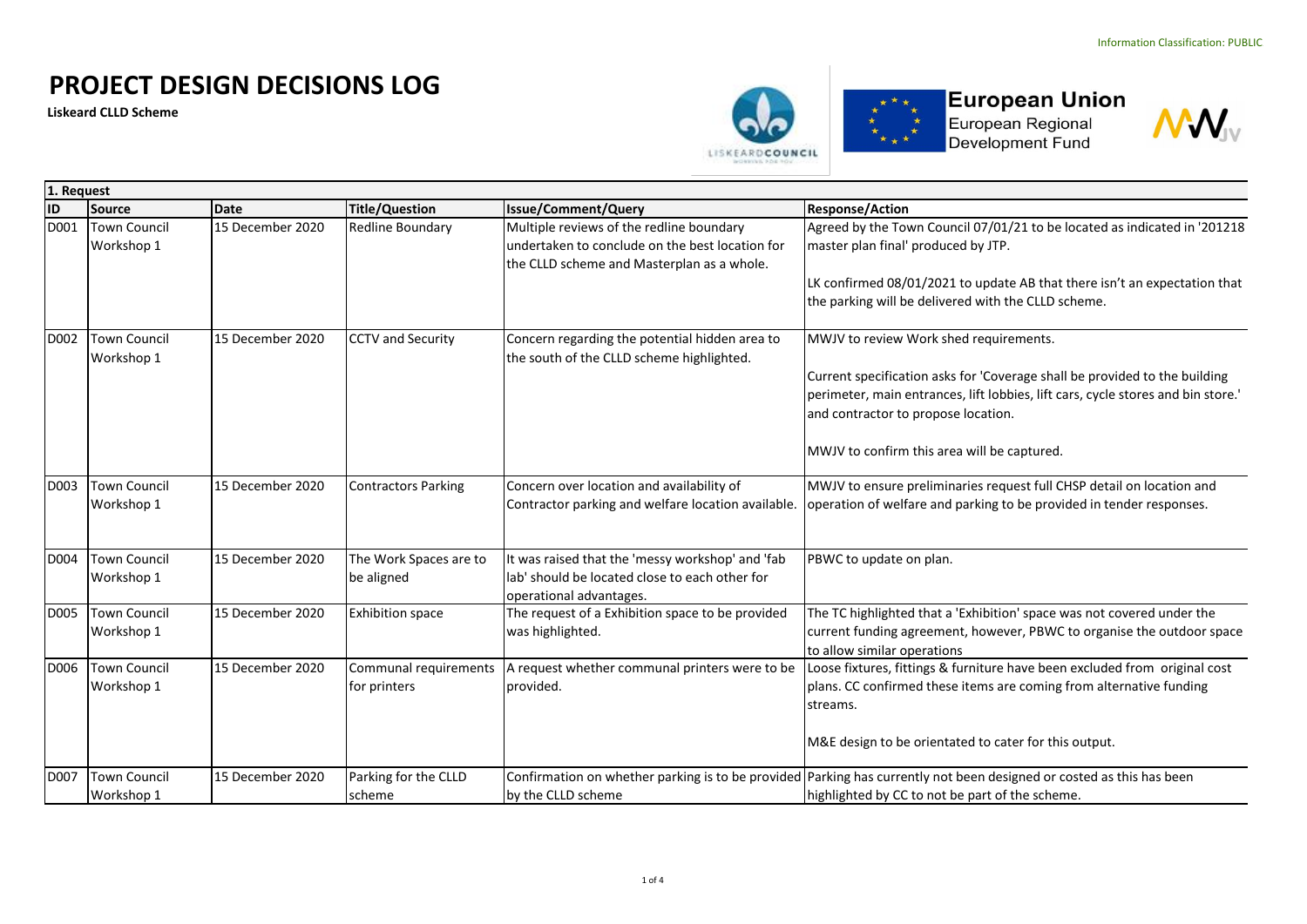## **PROJECT DESIGN DECISIONS LOG**

**Liskeard CLLD Scheme**





**European Union** European Regional Development Fund



|             | 1. Request                        |                  |                               |                                                                                                                                                                                                                                                               |                                                                                                                                                                                        |  |
|-------------|-----------------------------------|------------------|-------------------------------|---------------------------------------------------------------------------------------------------------------------------------------------------------------------------------------------------------------------------------------------------------------|----------------------------------------------------------------------------------------------------------------------------------------------------------------------------------------|--|
| ID          | Source                            | <b>Date</b>      | Title/Question                | <b>Issue/Comment/Query</b>                                                                                                                                                                                                                                    | <b>Response/Action</b>                                                                                                                                                                 |  |
| <b>D008</b> | <b>Town Council</b><br>Workshop 1 | 15 December 2020 | Admin location                | Review of the Admin locations was discussed.<br>central and front facing locations were reviewed.<br>A location whereby view of the entrance could be<br>provided as well as being in a location admin could<br>be undertaken was highlighted to be required. | PBWC to update on plan to show admin area located to the north of the<br>footprint.                                                                                                    |  |
| D009        | <b>Town Council</b><br>Workshop 2 | 25 January 2021  | Control access to Fab Lab     | A concern as to whether the fab lab entrance<br>would be seen as the main entrance was<br>highlighted by the working group.                                                                                                                                   | PBWC to review solid doors and orientation of units.                                                                                                                                   |  |
| D010        | Town Council<br>Workshop 2        | 25 January 2021  | Fab lab and Messy<br>workshop | Connectivity of the two spaces were highlighted as PBWC to review aligning the two entrance doors<br>a need.                                                                                                                                                  |                                                                                                                                                                                        |  |
| D011        | Town Council<br>Workshop 2        | 25 January 2021  | Canopy                        | It was felt that initial designs of the canopy should<br>be reduced in size and complexity.                                                                                                                                                                   | PBWC to reduce extent and complexity of canopy and allow flexibility for a<br>temporary Marque/sail to be provided.                                                                    |  |
| D012        | Town Council<br>Workshop 2        | 25 January 2021  | Personal space for<br>storage | scheme showed the need for personal storage for<br>people using the space.                                                                                                                                                                                    | The group highlighted that experience from similar PBWC to review spaces available for stock and material                                                                              |  |
| D013        | Town Council<br>Workshop 2        | 25 January 2021  | <b>Refuse Location</b>        | A location for waste generated in the space was<br>highlighted.                                                                                                                                                                                               | Potential use of the work shed facility was highlighted. A review with the<br>user group would be required, however PBWC to show potential location<br>lof refuse area in the interim. |  |
| D014        | Town Council<br>Workshop 2        | 25 January 2021  | space                         | Admin view into the main The need for the admin staff to be able to view<br>into the working space was highlighted.                                                                                                                                           | PBWC to review the view into the workspace and whether desks can be<br>orientated to cater for visibility of people coming in and out of the space.                                    |  |
| D015        | <b>Town Council</b><br>Workshop 2 | 25 January 2021  | Colours                       | A review of colour and material schemes was<br>undertaken                                                                                                                                                                                                     | The group requested the design keep to the dark colours and materials of<br>the Work shed. The group emphasised to keep the finish simple with no<br>special finishes.                 |  |
| D016        | <b>Town Council</b><br>Workshop 2 | 25 January 2021  | Toilet available              | A concern of the availability of only one toilet was<br>raised.                                                                                                                                                                                               | PBWC to review capacity requirements. Note original scheme and cost<br>plan only allowed one toilet.                                                                                   |  |
| D017        |                                   |                  |                               |                                                                                                                                                                                                                                                               |                                                                                                                                                                                        |  |